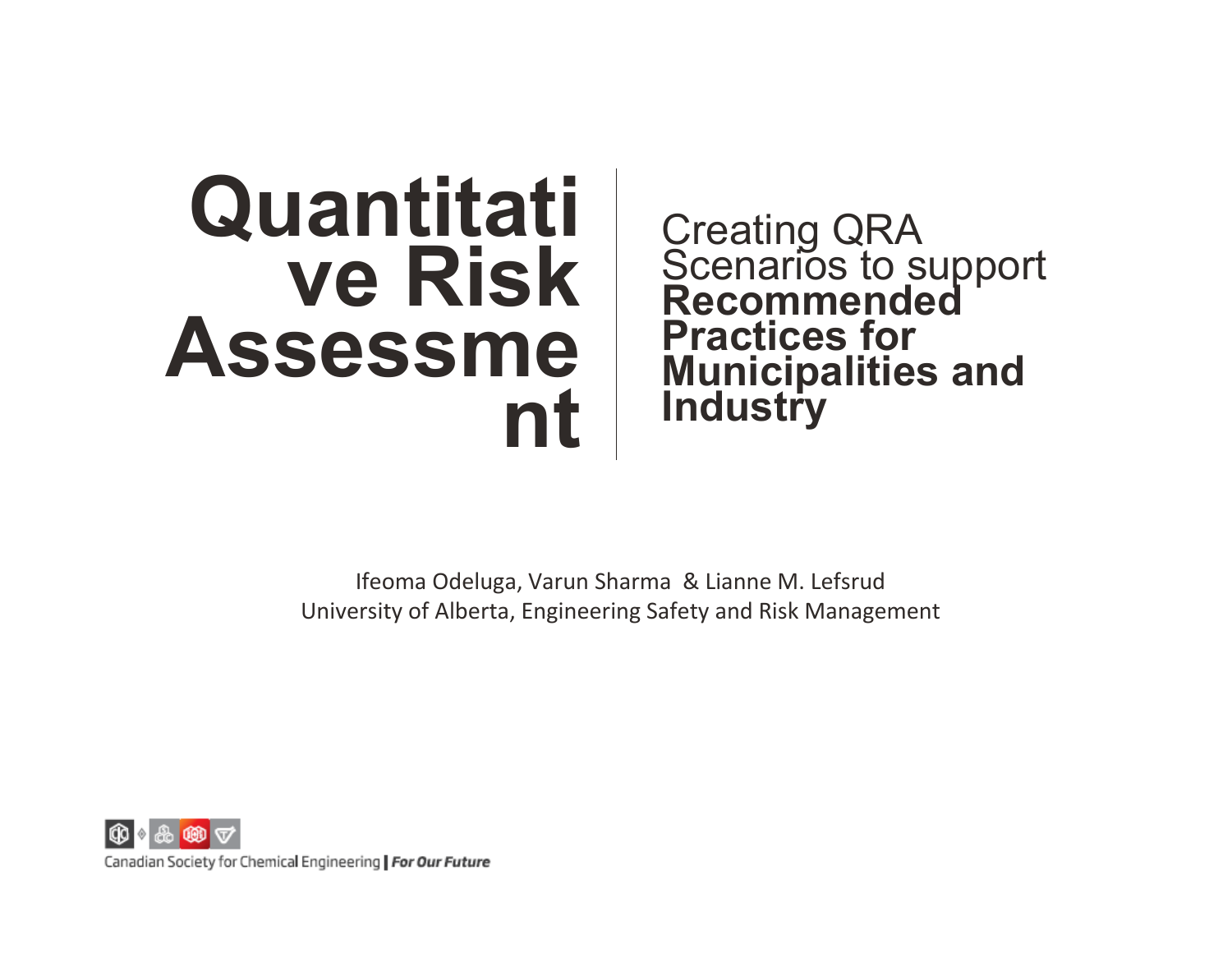## History of this Guideline

- er<br>19 Originally prepared by the Risk Assessment Expert Committee of the former Major Industrial Accidents Council of Canada (MIACC).
- **Service Service**  Focuses on managing risks from acute incidents, not chronic environmental risks
- $\blacksquare$  Transferred to the Canadian Society for Chemical Engineering (CSChE) as part of the work plan of the CSChE's newly‐formed Process Safety Management division
- **Published in 2004**
- $\mathcal{L}_{\mathcal{A}}$ Decision made to update it in 2013
- $\mathcal{L}_{\mathcal{A}}$ Guideline hiatus in 2016, pending CSA Z767



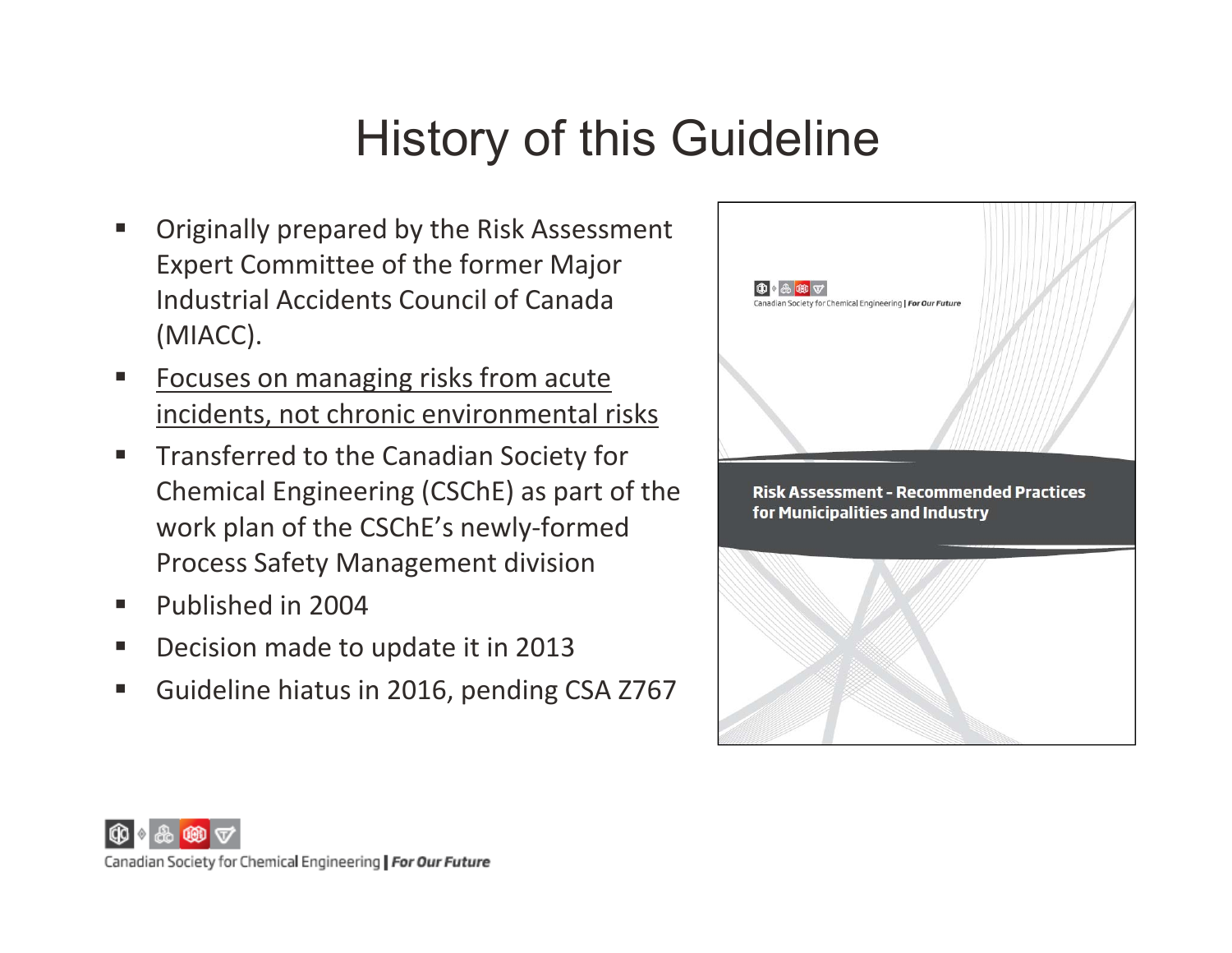# 2016 Developments

- Z767 References 2004 QRA Guideline, which is out of date
- Impetus to "fast track" completion of updated/new "People Risk" guideline to support Z767
- 2016 Scope-influencing developments:
	- 1. Agreement by Z767 Technical Committee to including approaches to justify ALARP in this guideline
	- 2. Occupational risk criteria recommendation seen as a gap approval to include at the October 2016 PSMD meeting in Quebec City
	- 3. Jean Paul Lacoursiere proposal to include detailed guidance to achieve consistent QRAs – also approved at the Quebec City meeting.

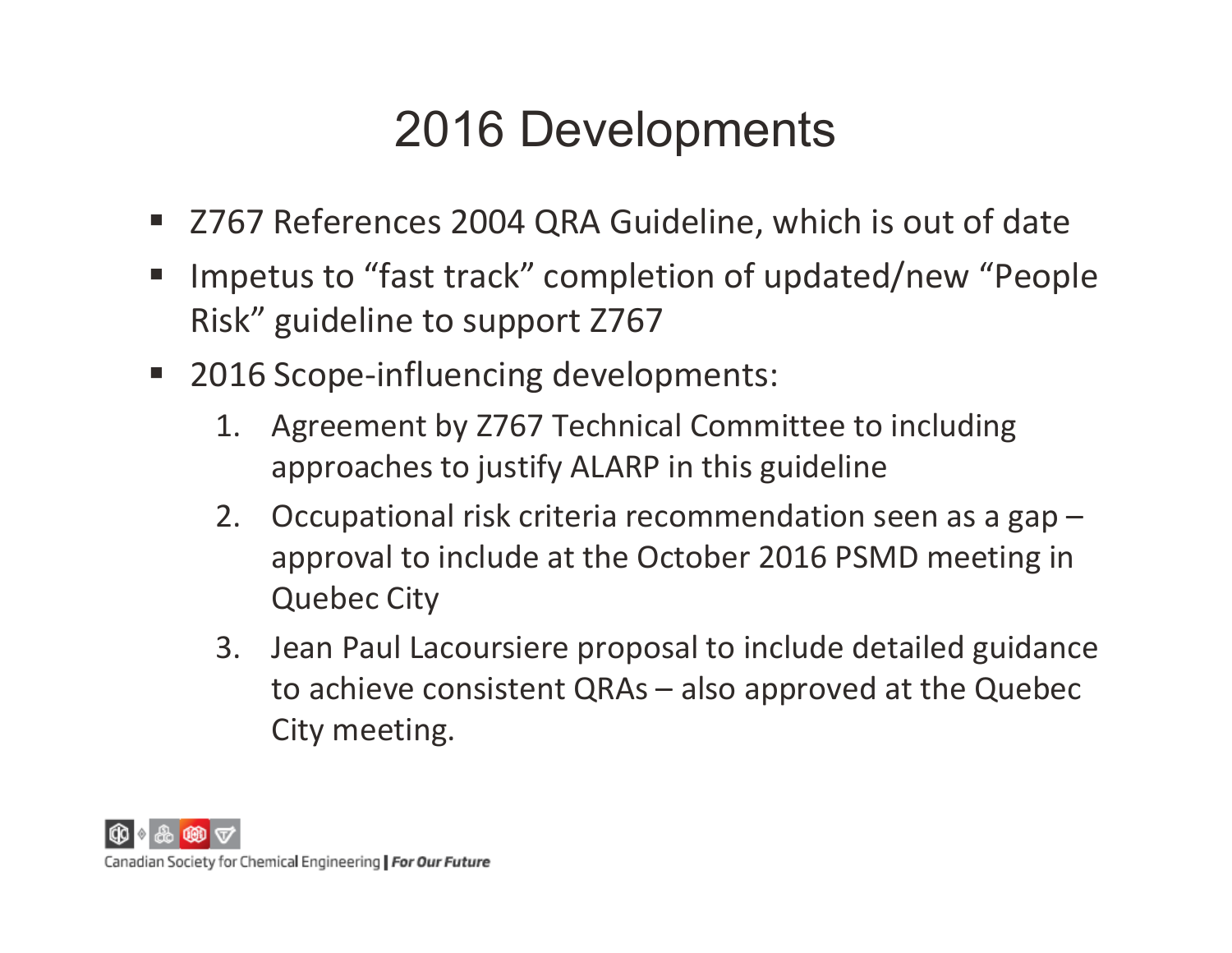## Work done to date, following 2004 Guideline structure

| <b>TOC Section</b>                                                                              | <b>Status</b>                                   |
|-------------------------------------------------------------------------------------------------|-------------------------------------------------|
| Introduction<br>$1_{\cdot}$                                                                     | Complete; 3 <sup>rd</sup> draft stage           |
| 2. General Risk Management Framework                                                            | Complete; 3 <sup>rd</sup> draft stage           |
| 3. Estimating Individual Risk In a QRA                                                          | Complete; ready for 1 <sup>st</sup> review      |
| 4. Hazard Identification                                                                        | Complete; ready for 1 <sup>st</sup> review      |
| 5. Estimating Consequences                                                                      | <b>Being finalized</b>                          |
| 6. Estimating Frequency                                                                         | <b>Being finalized</b>                          |
| 7. Risk Reduction & Re-Iterating Risk                                                           | Not developed yet.                              |
| 8. Appendix: Sample Scenarios /<br><b>Methodology for Consistent Risk</b><br><b>Assessments</b> | Being finalized – focus of this<br>presentation |

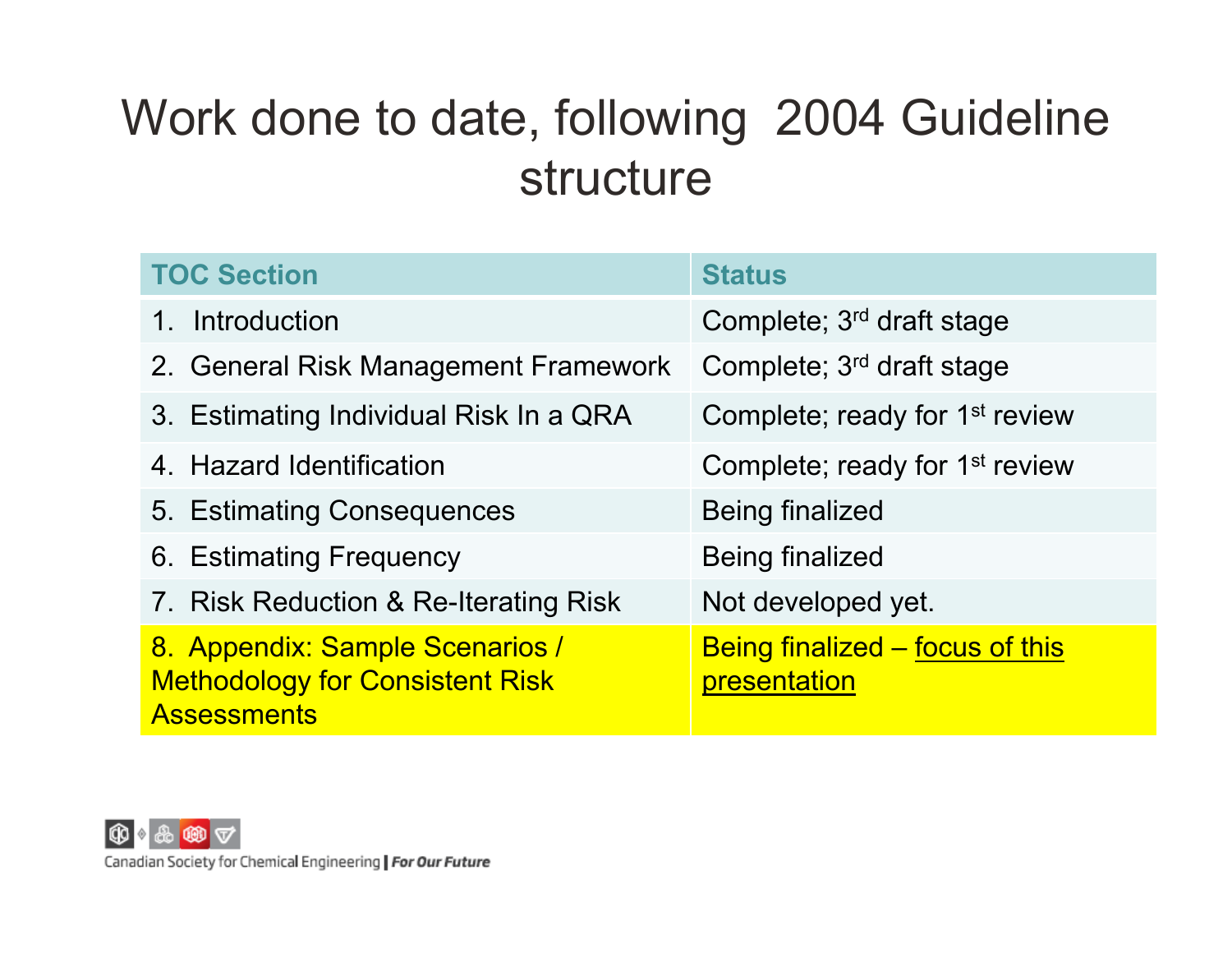## Proposed Development Plan (No Timeline) under review

- $\mathcal{L}_{\mathcal{A}}$ No timeline, other than to publish early 2018
- $\mathcal{L}_{\mathcal{A}}$  Participation open, but:
	- $\bullet$ Content Developers and Cold Eye Reviewers are Subject Matter Experts
	- $\bullet$ Broad review by users and other interested parties

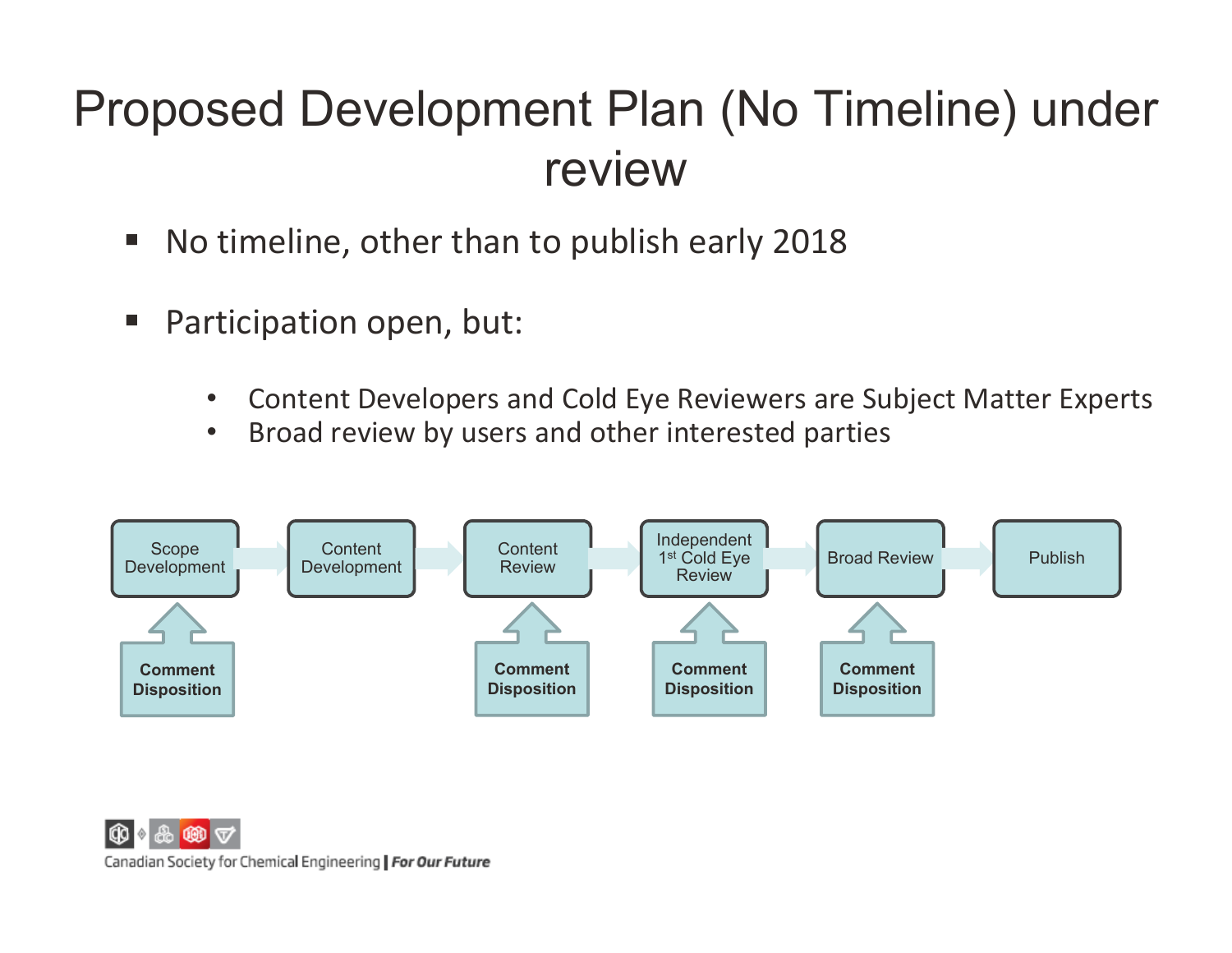### Purpose of developing sample scenarios

- Reproducibility in quantitative risk assessment is paramount.
- $\blacksquare$  If we are to have engaged and informed discussion regarding facility design and operation  $-$  design engineers, risk assessors/consultants, regulators, municipalities, and other decision‐makers must have a shared understanding of how risks are calculated and managed.
- ٠ Thus, the purpose of this appendix is to develop scenarios to demonstrate the analytic process, embedded assumptions, and modelling choices in:
	- • identifying and using hazardous materials to represent the range of potential operational scenarios;
	- •event tree analysis for modes of failure and loss of containment;
	- $\bullet$  consequence analysis (source release, fire, explosion modelling, toxic cloud dispersion, and exposure modelling); and
	- • frequency analysis (event tree quantification, loss of containment frequency and mitigation system modelling).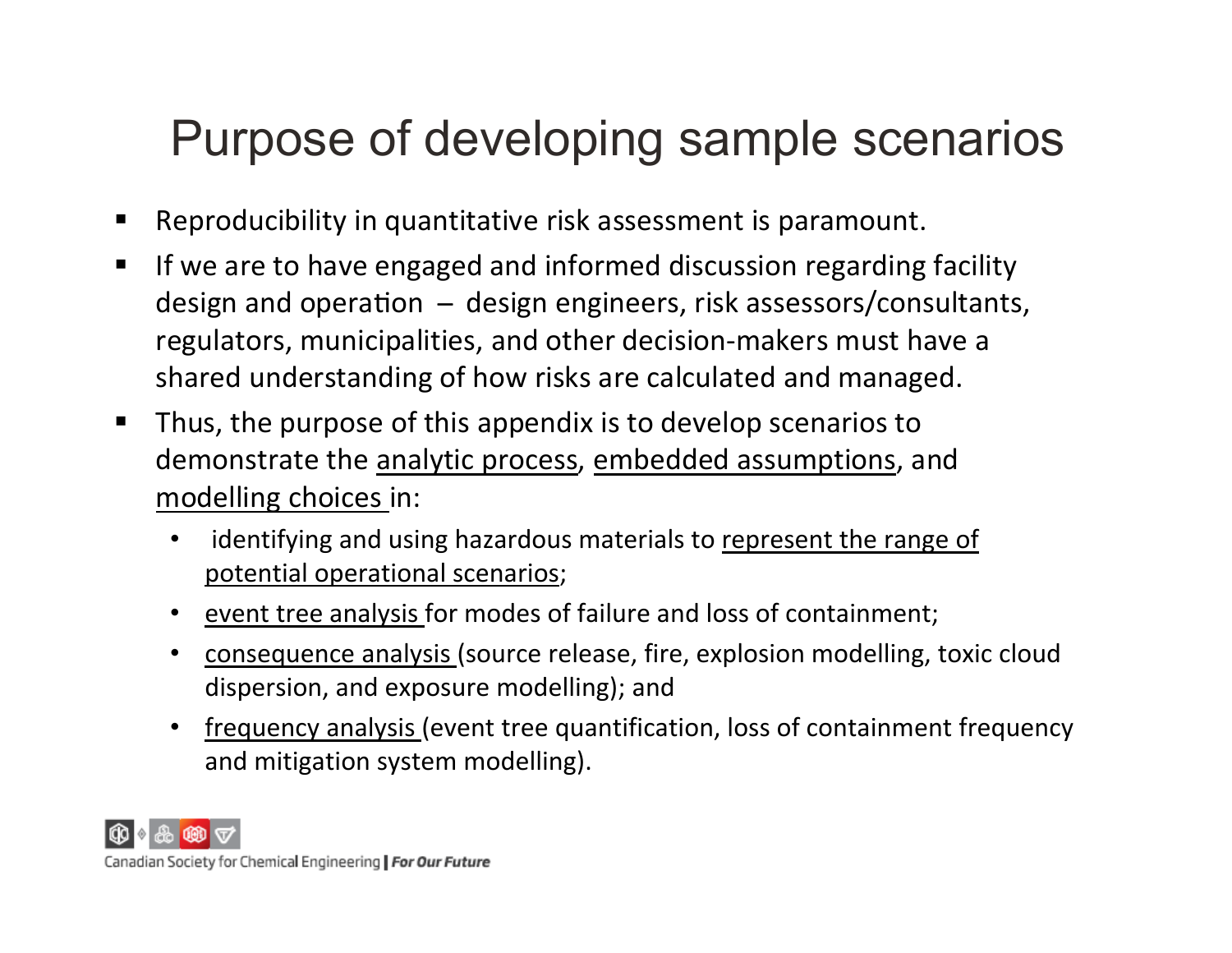# **Hazardous materials are ubiquitous, yet often taken for granted**

 Three people in Fernie, B.C., died from possible exposure to ammonia after emergency crews were called to the Fernie Memorial Arena for reports of an ammonia leak just before noon on Tuesday, October 17, 2017.

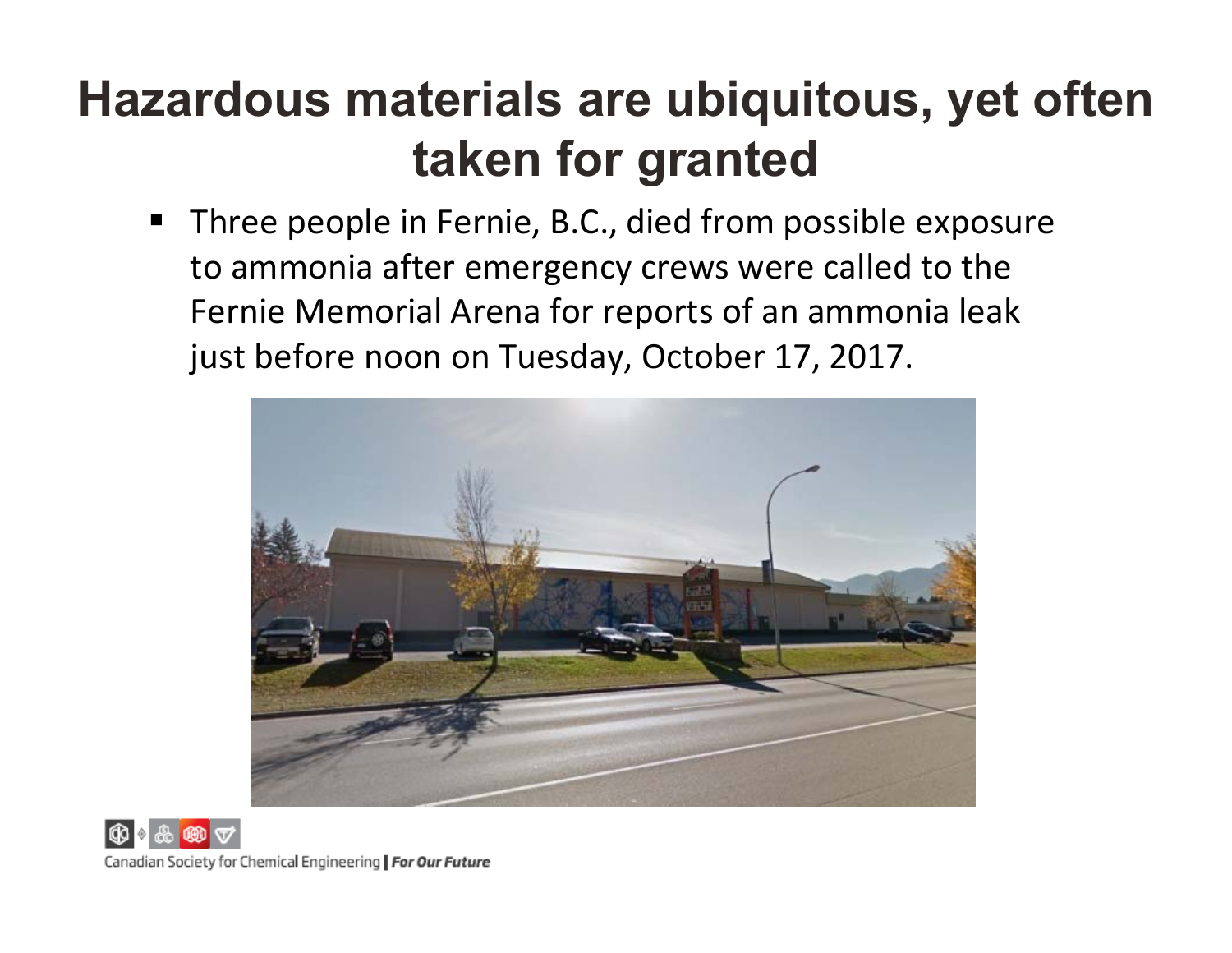# **Hazardous materials are ubiquitous, yet often taken for granted**

- ٠ Two people died as a result of Sunrise Propane Incident, in North York, Toronto, the morning of August 10, 2008.
- ٠ Thousands of people were evacuated, cleanup cost \$1.8M, and Sunrise propane was fined \$5.3M.
- Technical Standards and Safety Authority said that it had only inspected Sunrise once since it opened in 2005.
- ٠ TSSA have improved drastically and now are one the leading regulators in Canada for safety and risk



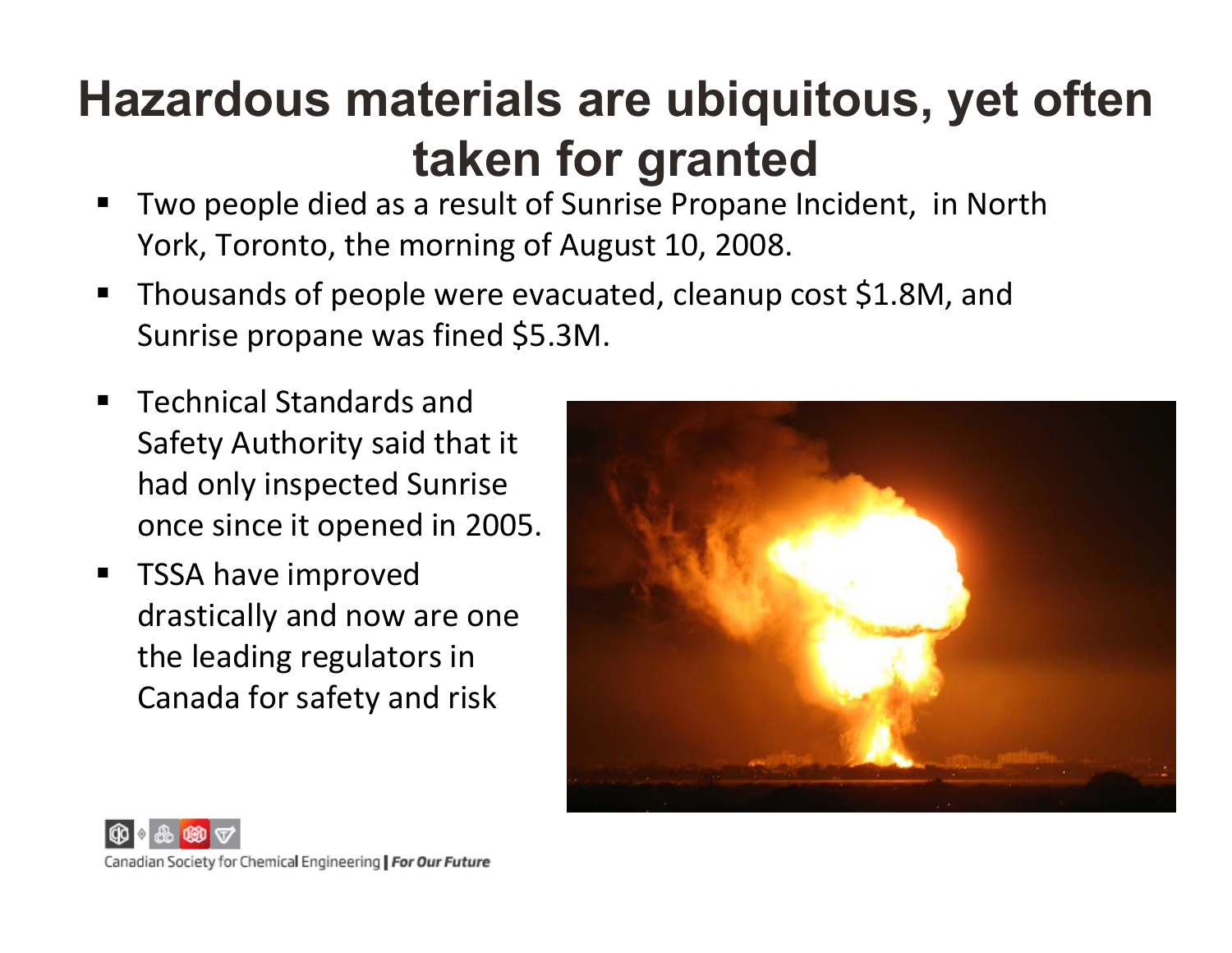### Chosen materials for scenarios

- For most operations, the release of hazardous materials poses the greatest risk to workers and the surrounding community.
- $\blacksquare$  For the purposes of illustration, we have chosen six materials that:
	- are on the MIACC (1994) list of hazardous substances;
	- represent the MSDS (Material Safety Data Sheet) chemical classes (explosives, gases, flammable liquids, flammable solids, oxidizers, poisons, corrosive) to demonstrate how to model their release, dispersion, and exposure modes;
	- are highly prevalent and diverse in use from large industrial facilities (mining, refineries, processing plants) to small and medium sized enterprises (hotels, machine shops, construction yards, farm supply dealers) to institutional facilities (water treatment, colleges and universities, hospitals, medical labs); and, as a result,
	- are likely to transported via multiple modes (rail, road, pipelines) and stored in various manners and quantities.
	- $\bullet$  For a comprehensive listing of hazardous materials, see MIACC (1994) Major Industrial Accidents Council of Canada, Lists of Hazardous Substances.

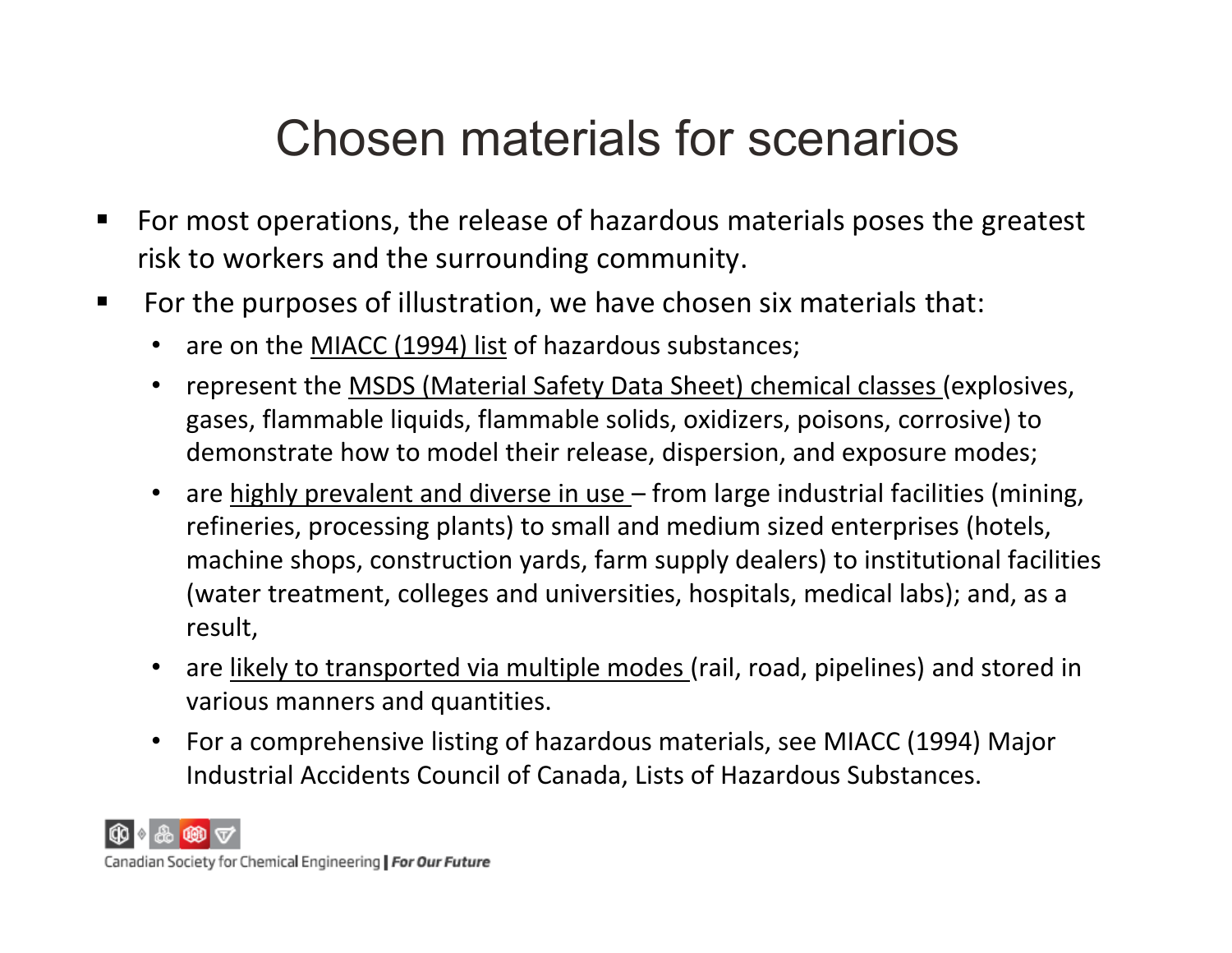### Chosen materials

| $Toxic -$<br><b>Material</b><br>airborne<br>inhalation<br>only |   | <b>Flammable</b> | <b>Fixed</b><br><b>Plant</b> | <b>Transportation</b> |      |                 |
|----------------------------------------------------------------|---|------------------|------------------------------|-----------------------|------|-----------------|
|                                                                |   |                  |                              | Rail                  | Road | <b>Pipeline</b> |
| Propane / LPG /<br>NGL, $C_3H_8$                               |   | X                | X                            | X                     | X    | X               |
| <b>Methane /</b><br>natural gas, CH <sub>4</sub>               |   | X                |                              |                       |      | X               |
| Gasoline, C <sub>4</sub> -C <sub>12</sub>                      |   | X                | X                            |                       | X    |                 |
| Chlorine, Cl <sub>2</sub>                                      | X |                  | X                            | X                     | X    |                 |
| Sodium Cyanide,<br><b>NaCN</b>                                 | X |                  |                              |                       |      |                 |
| <b>Hydrogen</b><br>Sulfide, H <sub>2</sub> S                   | X | X                | X                            |                       |      |                 |
| Ammonia, NH <sub>3</sub>                                       | X |                  | X                            | X                     | X    |                 |

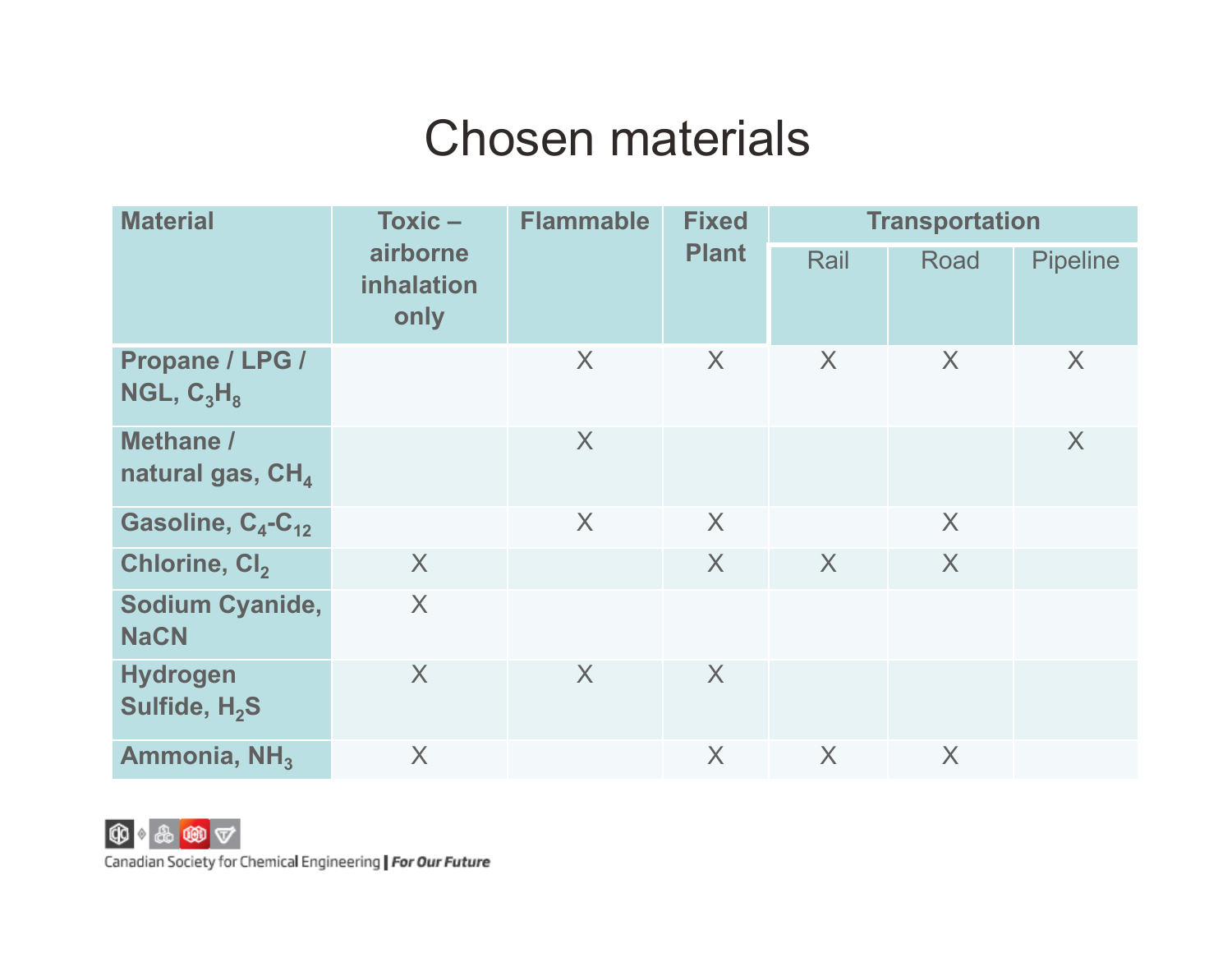# **Scenario Development for propane, hazardous material properties**

| <b>Property</b>             | <b>Value/Comments</b>                                            |  |  |
|-----------------------------|------------------------------------------------------------------|--|--|
| <b>Form</b>                 | Liquid (saturated) and vapour while stored under pressure.       |  |  |
| <b>Boiling Point</b>        | $-42$ °C                                                         |  |  |
| <b>Flash Point</b>          | $-103$ °C                                                        |  |  |
| <b>Fluid temperature</b>    | $20^{\circ}$ C                                                   |  |  |
| [For risk analysis.         | - Storage plant/Transport: Conservative yearly temperature for   |  |  |
| This analysis input         | Canada for risk analysis purposes.                               |  |  |
| affects release rate        | $5^{\circ}$ C< T $^{\circ}$ C < 30 $^{\circ}$ C                  |  |  |
| and ]                       | -Storage plant/Transport: Conservative hot season and cold       |  |  |
|                             | season temperatures for Canada for risk analysis purposes. Each  |  |  |
|                             | value would have a probability of occurrence of 0.5              |  |  |
|                             | Ambient temperature analysis                                     |  |  |
|                             | - Storage plant: Ambient temperature from the nearest weather    |  |  |
|                             | station can be analyzed to determine a yearly                    |  |  |
|                             | temperature/probability distribution. If going this route, the   |  |  |
|                             | weather analysis should also take into consideration atmospheric |  |  |
|                             | stability class and wind speed.                                  |  |  |
| <b>Containment Pressure</b> | Vapor pressure $@$ fluid temperature                             |  |  |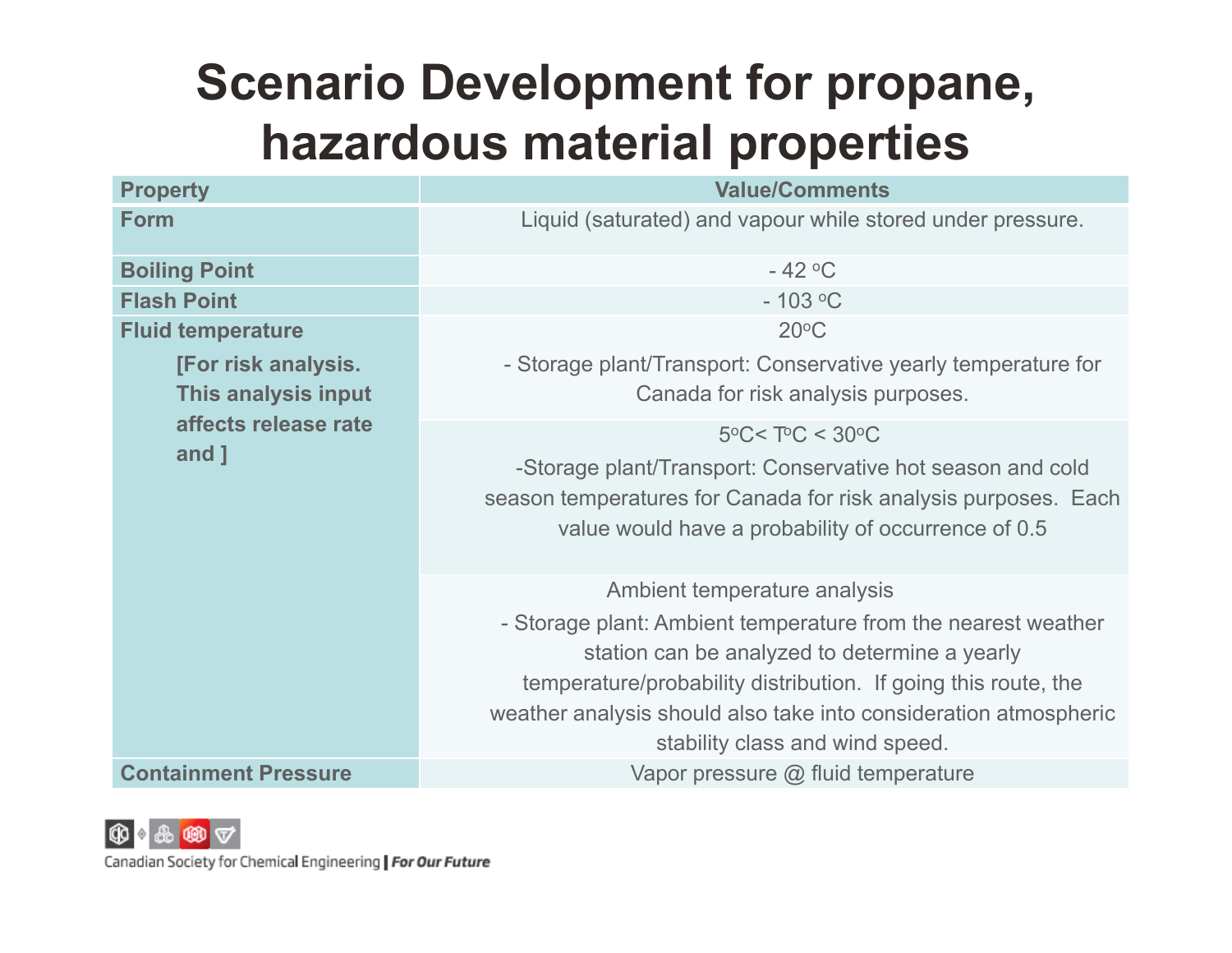# **Propane: hazardous material properties**

#### $\mathcal{L}_{\mathcal{A}}$ **Flammability:**

|                                                                                                  | <b>Limits</b>      | <b>Comments</b>          |  |  |  |
|--------------------------------------------------------------------------------------------------|--------------------|--------------------------|--|--|--|
|                                                                                                  | <b>Lower: 2.4%</b> | Percent by volume in air |  |  |  |
| Up Need to talk about thermal radiation from fires<br>and explosion overpressures. Each of these |                    |                          |  |  |  |
|                                                                                                  |                    |                          |  |  |  |

 $\overline{\phantom{a}}$ Category 0 Substance (extremely flammable) with high reactivity

#### $\mathcal{L}_{\mathcal{A}}$ **Toxicology**

 $\overline{\phantom{a}}$ 

- $\Box$ Inhalation toxicity: Non-toxic to people
- $\overline{\phantom{a}}$ Probit equation:  $Y = a + b$  Ln (L<sup>n</sup>.t)
- m. Combustion Products: water and carbon dioxide decomposition products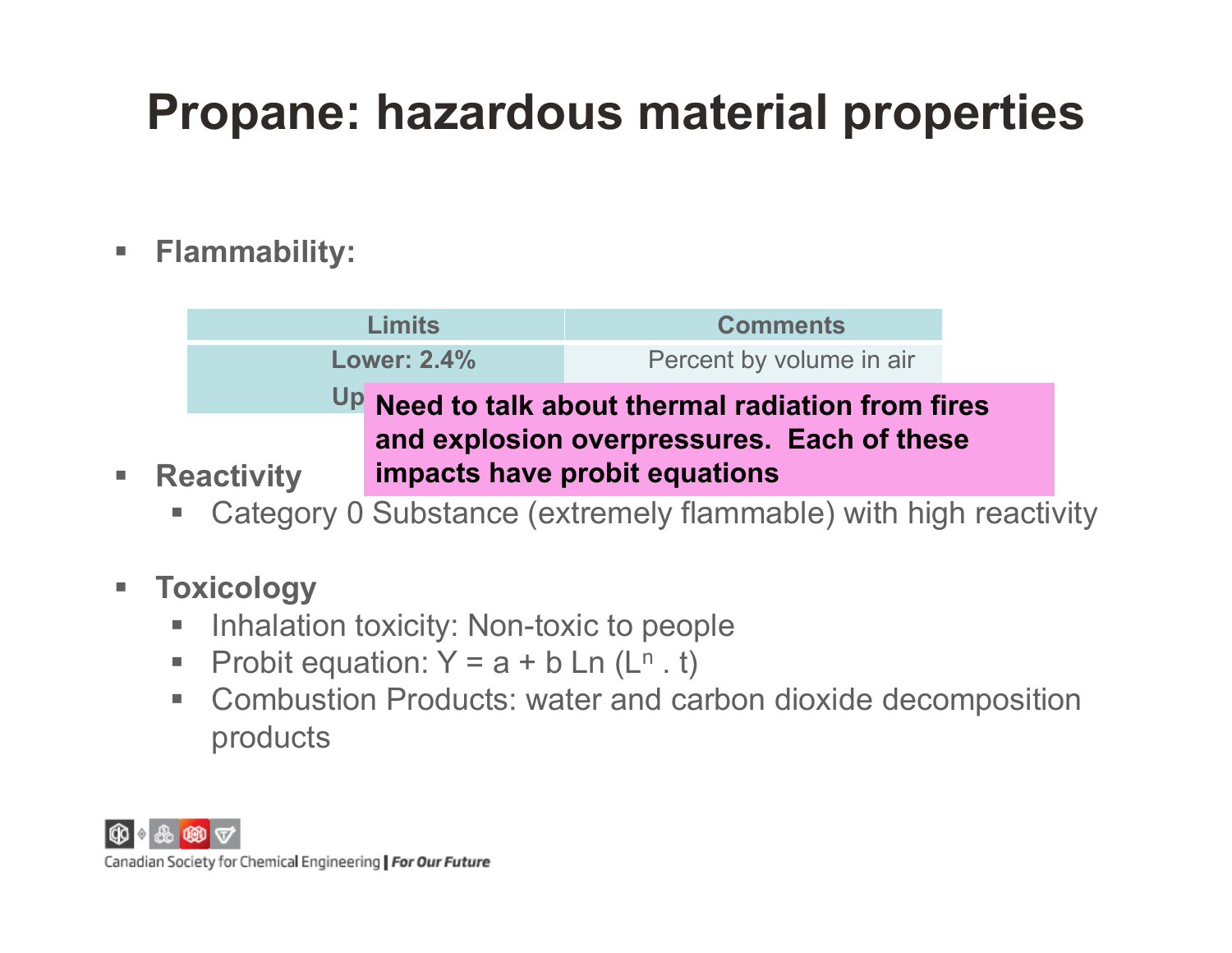# **Propane: Loss of Containment scenarios**

**Method to identify:** HAZOP, What if, FMEA, Process Review:

Use of selection process applies especially for bulk shipping activity. Indication numbers for Propane include:

 $\mathsf{O}_\mathsf{1}$  is the factor for the type of containment system (process or storage)

**O 2** is the factor for the location of the containment system: inside, within bund or outside

 $\mathsf{O}_3$  is the factor for the process conditions

**G** is the limit value of propane (in kg) it is a measurement for the hazardous characteristics of propane based on both the physical and the flammable characteristics.

**A** is the measurement of in **Need to reference – I think this is from Bevi the section of the quantity of propane** 

the physical and flammable characteristics of the substance and the specific process conditions

**Q** is the total quantity of the substance inside the containment system

Selection Number for flammable substance (propane) is calculate d

 $S = (100/L)^3 A$ 

**L** is the distance from the containment system to the specific location in meters and is a minimum of 100 m. *See Figure a for schematic of selection of containment systems.*

\*Transport pipelines containing pressurized liquefied gases must be included in QRA by default.

**Scenarios** included in the QRA should satisfy the following two conditions:

1. the frequency of the scenario is greater than or equal to 1  $\times$  10 <sup>-9</sup> per annum;

2. lethal injury (1% fatality) can also occur outside the site boundary.

| Conta<br><b>inmen</b> | <b>Type</b> | ັ<br>$\epsilon$ | しっ | u,    |       |    |
|-----------------------|-------------|-----------------|----|-------|-------|----|
| ll 2                  |             |                 | 10 | 50000 | 10000 | 50 |
| <b>CON A B GOOD</b>   |             |                 |    |       |       |    |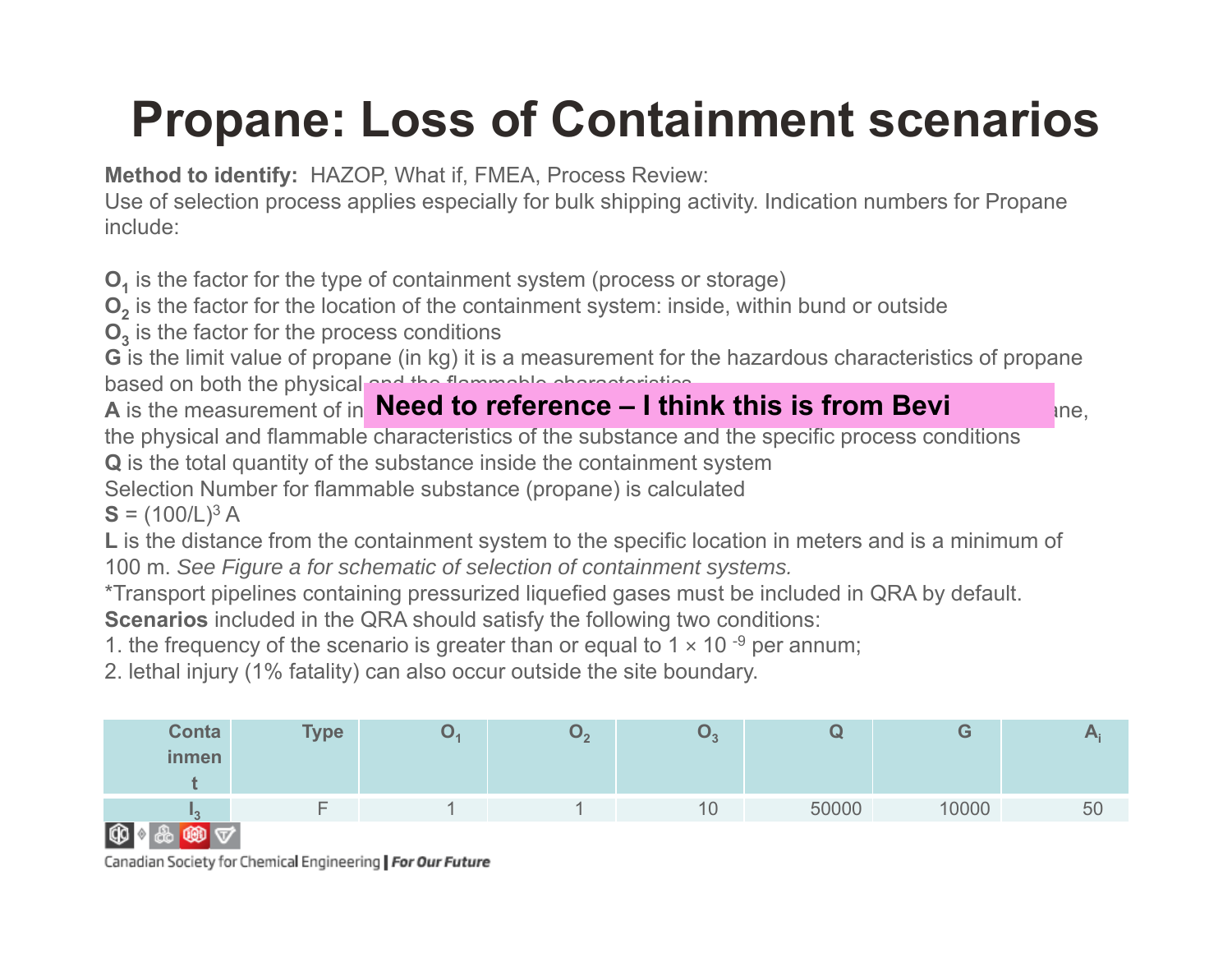## **Propane: Loss of Containment scenarios**

- $\blacksquare$  LoC Scenarios for a pressurized storage tank aboveground, underground & mounded (maximum permissible pressure > 0.5 bar of overpressure.)
- $\Box$  Models available for: 1) outflow from vessel through small leak in vessel wall or break in piping, 2) totally ruptured vessel, 3) outflow from pipeline through small leak, and 4) outflow from full bore ruptured pipeline.

|           | <b>Scenarios</b>                                                                               | <b>Frequency</b><br>(per annum) | <b>Parts included in</b><br>the default Scenario | <b>Parts not included</b><br>in default scenario                 |
|-----------|------------------------------------------------------------------------------------------------|---------------------------------|--------------------------------------------------|------------------------------------------------------------------|
| $\bullet$ | Instantaneous release<br>of entire contents                                                    | $5 \times 10^{-7}$              | <b>Welded stumps</b><br><b>Mounting plates</b>   | <b>Transport pipelines</b><br>from the (quick)<br>closing) valve |
| $\bullet$ | <b>Release of entire</b><br>contents in 10 min. in a<br>continuous and                         | $5 \times 10^{-7}$              | Instrumentation pipes                            | Vapor return pipe                                                |
|           | constant stream                                                                                |                                 | Pipe connections up<br>to the first flange       | Pressure relief device                                           |
| $\bullet$ | <b>Continuous release of</b><br>contents from a hole<br>with an effective<br>diameter of 10 mm | $1 \times 10^{-5}$              |                                                  | Pipeline system                                                  |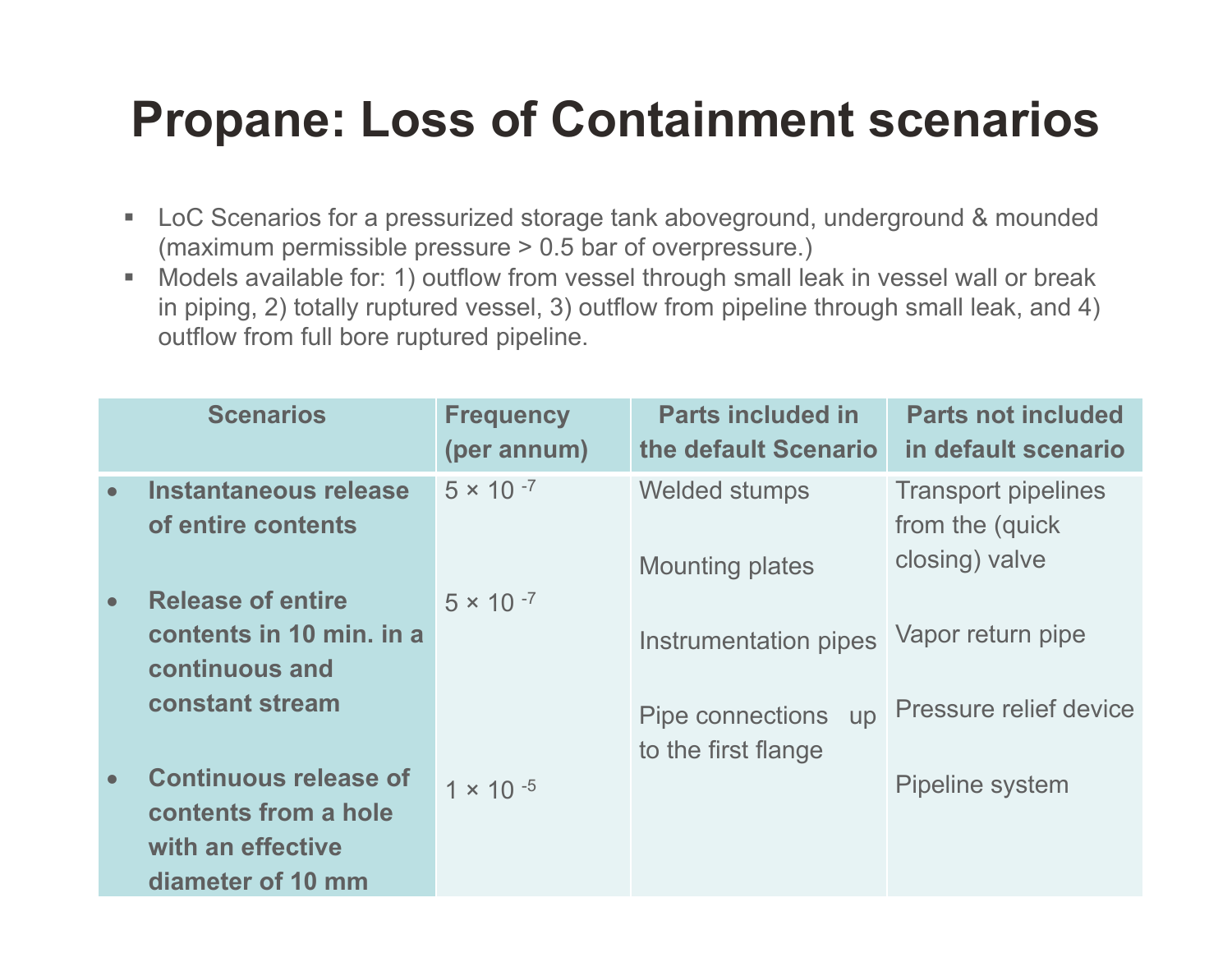# **Hazard identification**

- $\blacksquare$  Hazardous material properties
	- $\bullet$ Physical properties
	- $\bullet$ Flammability
	- $\bullet$ Reactivity
	- Toxicology
		- Inhalation toxicity only
		- Probit equation
	- Combustion/decomposition products
- $\blacksquare$  Loss of Containment (LoC) Scenarios
	- $\bullet$  Method to identify
		- HAZOP, What if, FMEA, Process Review
	- Categories by hole size or by release rate
	- $\bullet$ Number and location per site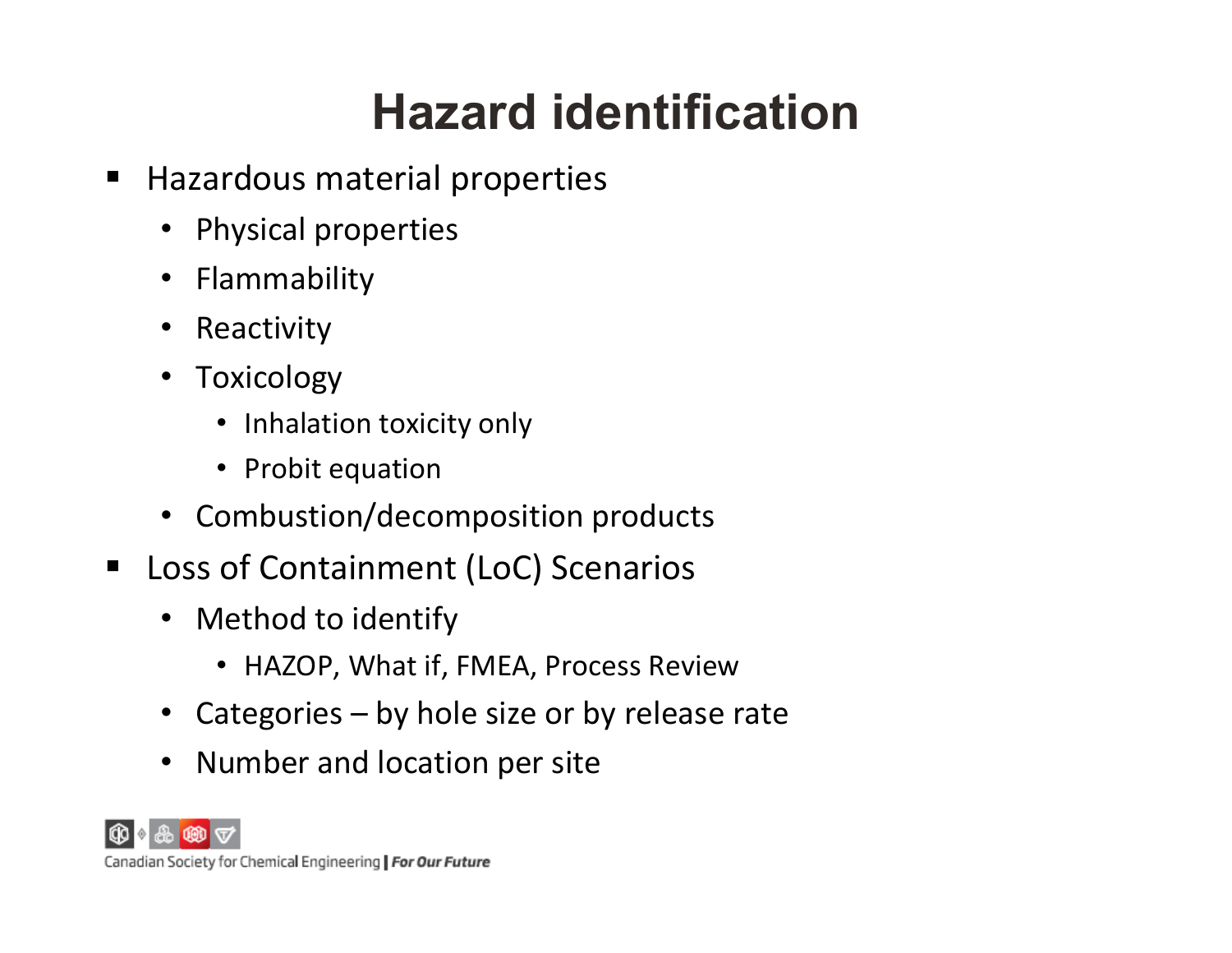# **Hazard identification**

- **Event Tree Analysis** 
	- From LoC to Hazard Outcome
	- Fires
		- Pool fire
		- Jet fire
		- Fireball
		- Trench fire
	- Explosions
	- Toxic Clouds (Inhalation)

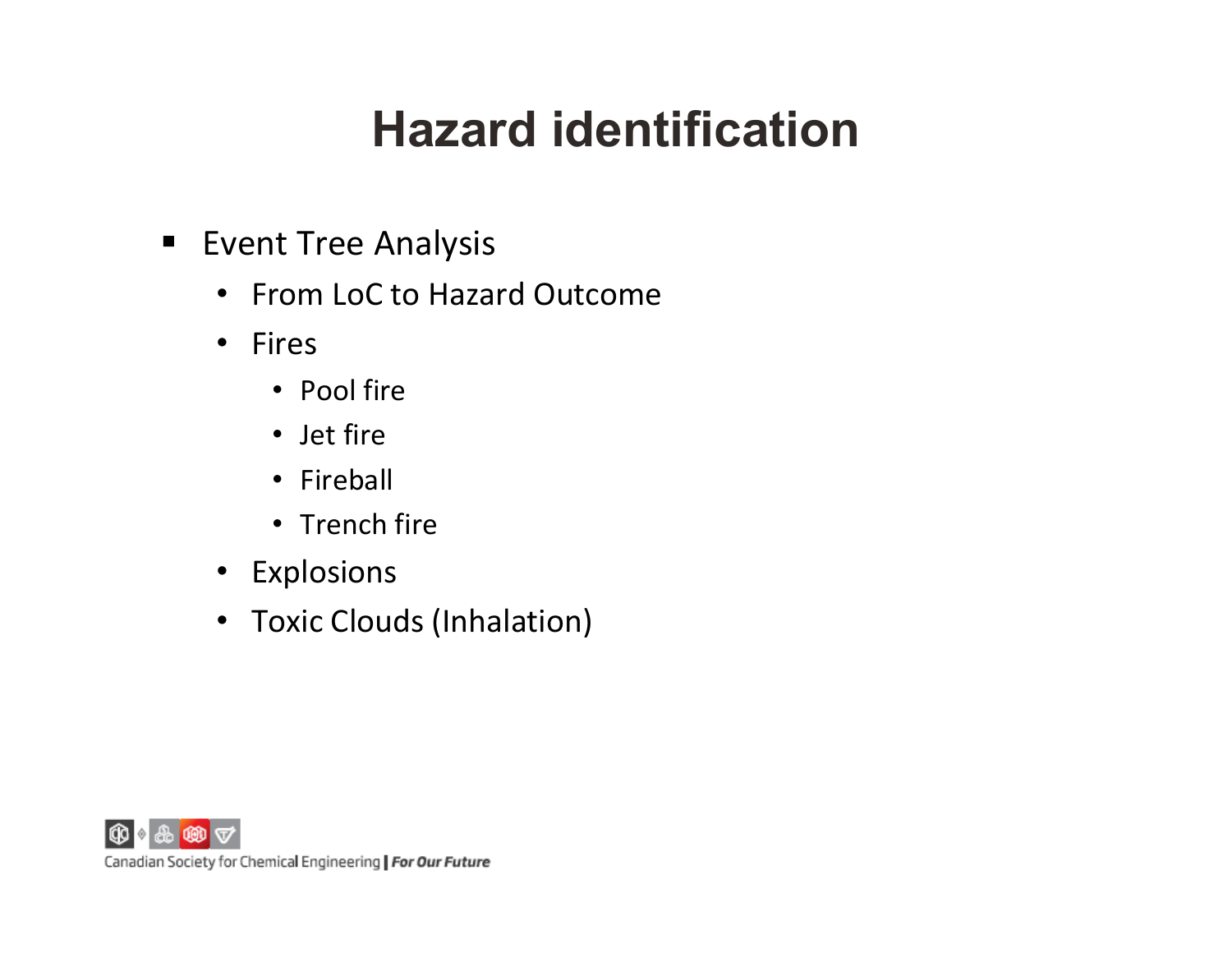# **Consequence Analysis, Source Term**

- $\blacksquare$  Liquid release
	- Below normal boiling point
	- Above normal boiling point ‐ flashing
- Gas/vapor release
- $\blacksquare$  Pooling / Evaporation
	- Confined pool
	- Unconfined pool
- **Indoor / confined explosions**
- $\blacksquare$ Vapour cloud explosion (VCE)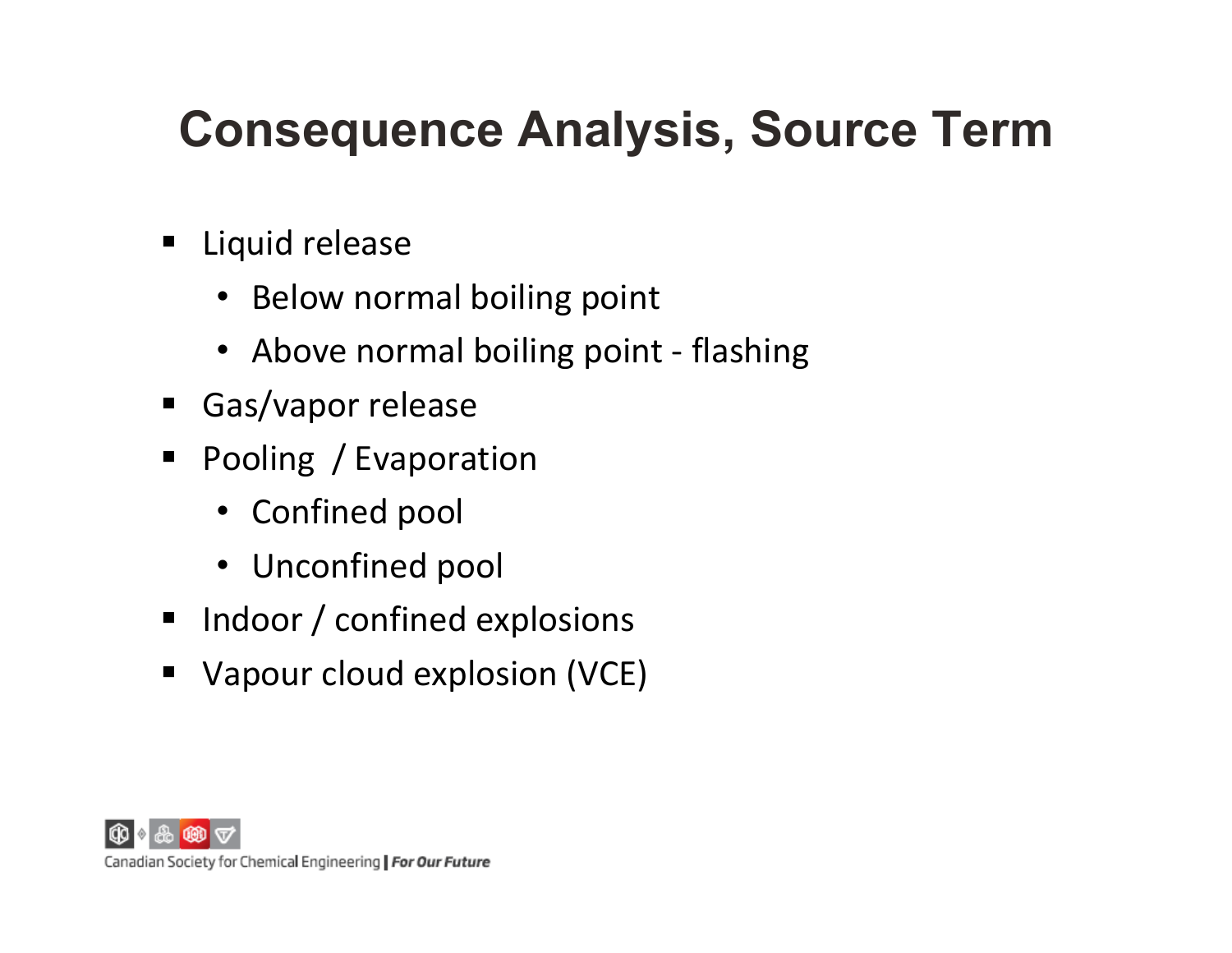## **Consequence Analysis, Modelling**

- $\blacksquare$  Fire Modelling
	- Liquid release
	- Pool fire
	- Jet fire
	- $\bullet$  boiling liquid expanding vapor explosion (BLEVE) Fireball
	- Trench Fire pipelines
	- Point source model
	- $\bullet$ Dispersion & Flash Fire
- $\blacksquare$  Explosion Modelling
	- Vapor Cloud Explosion (VCE)
	- BLEVE Blast
	- Confined vessel, building
	- $\bullet$  Deflagration to detonation transition (DDT)
	- $\bullet$  Computational fluid dynamics (CFD)

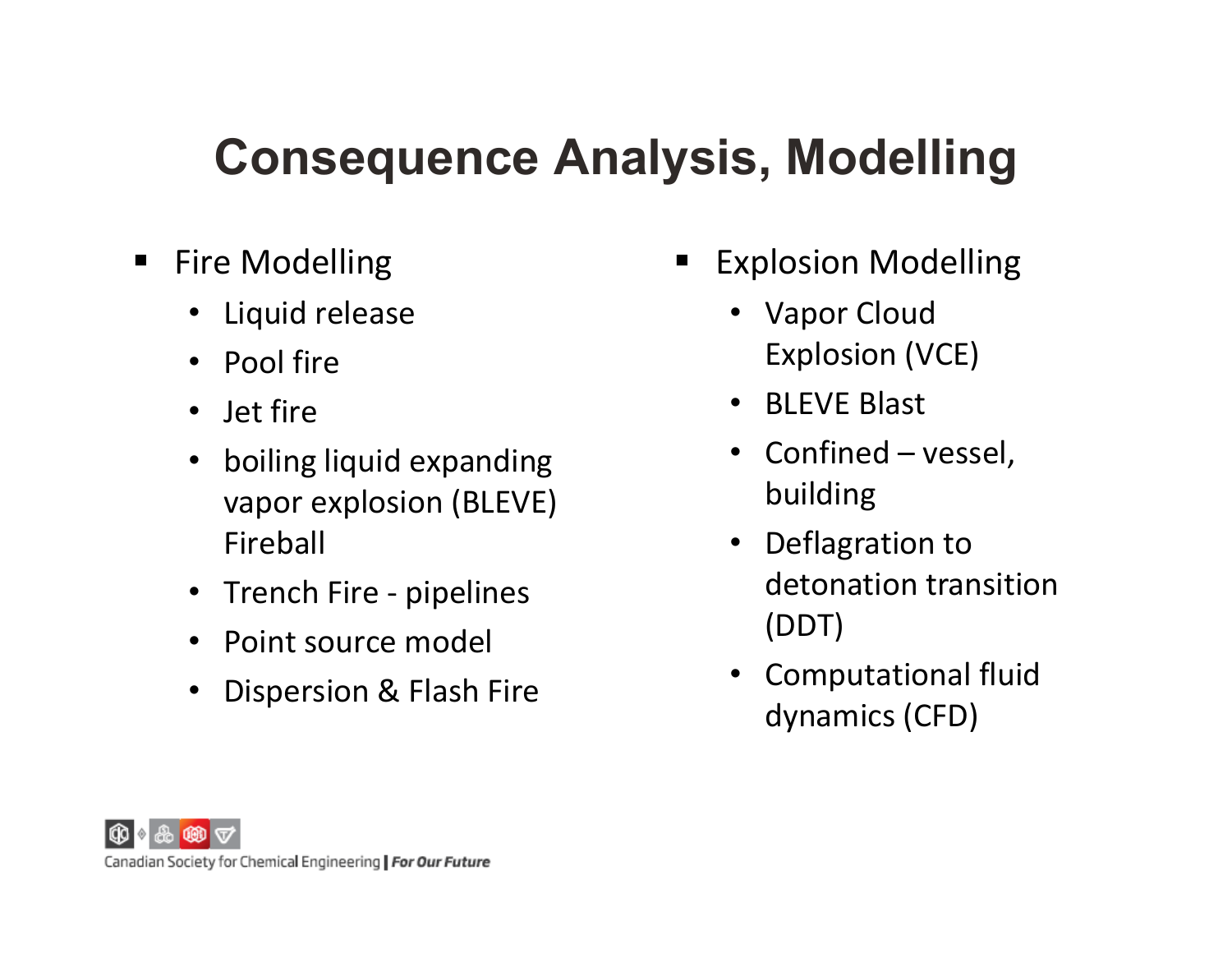# **Consequence Analysis, Modelling**

- $\blacksquare$  Toxic Cloud (Inhalation)
	- • Dispersion modelling
		- Heavy gas
		- Neutrally buoyant
		- Plume rise toxic combustion products
		- Surface roughness
		- Averaging Time
	- Indoor infiltration
- $\blacksquare$  Effects Modelling
	- Fire
		- Thermal radiation
		- Fire surface emissive power
		- Flame contact
		- Probit model
		- Exposure time
	- Explosion
		- Overpressure
		- Missiles / debris
	- •• Toxic cloud inhalations
		- Probit model
	- •Exposure time

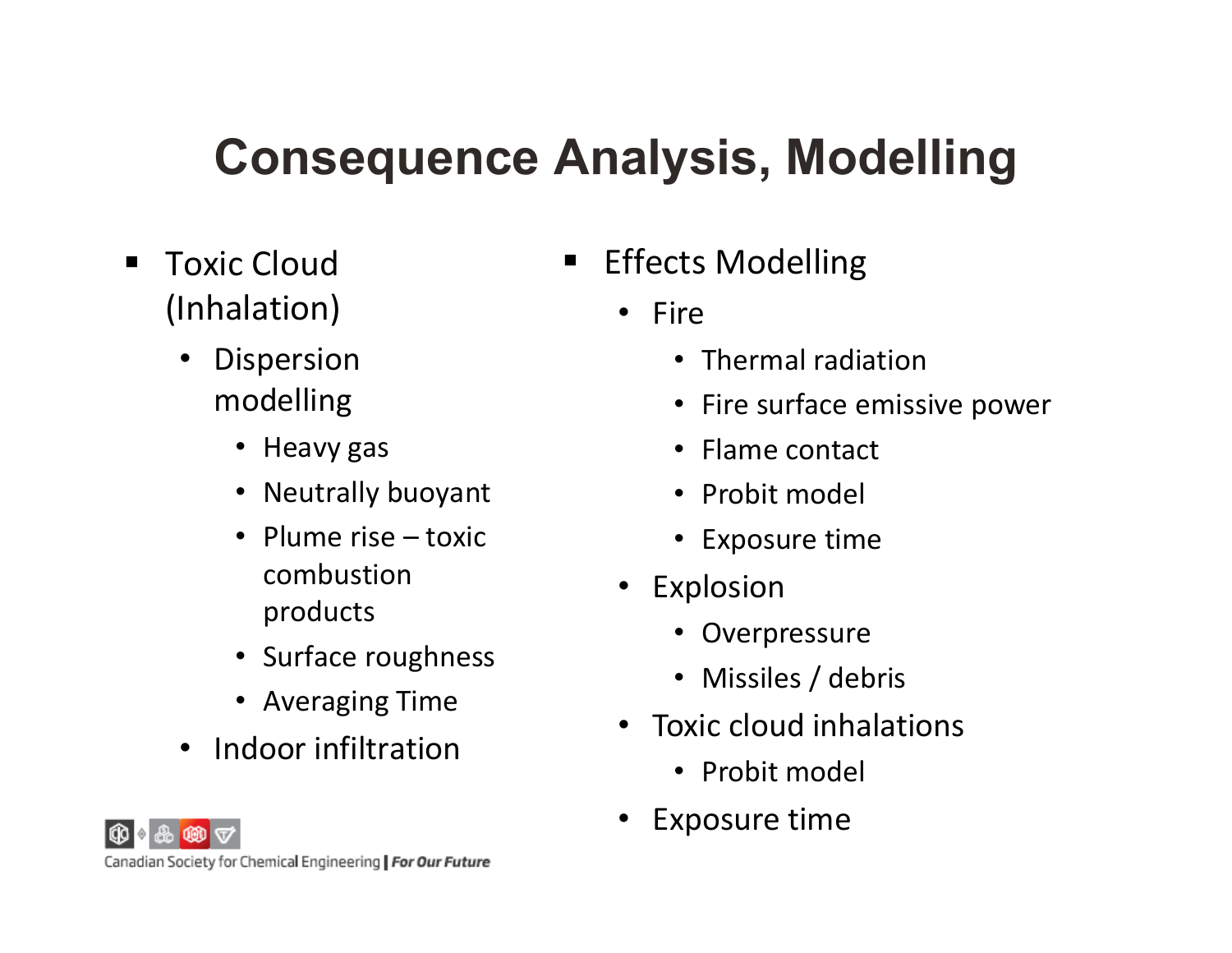### **Frequency Analysis**

- $\blacksquare$  Event Tree Quantification
	- Quantifying post‐LoC events
		- $\bullet$ Immediate ignition
		- Delayed ignition
		- • Meteorology, including wind direction
		- Time‐at‐risk
		- Spatial/directional probabilities
		- Mitigation system failure
- **Earth Component Contact Letter LoC** Frequency Modelling
	- Equipment LoC events
	- $\bullet$ Frequency Data sources
	- Fault Tree Analysis
		- Prevention systems
	- Ageing / end of life / bathtub curve

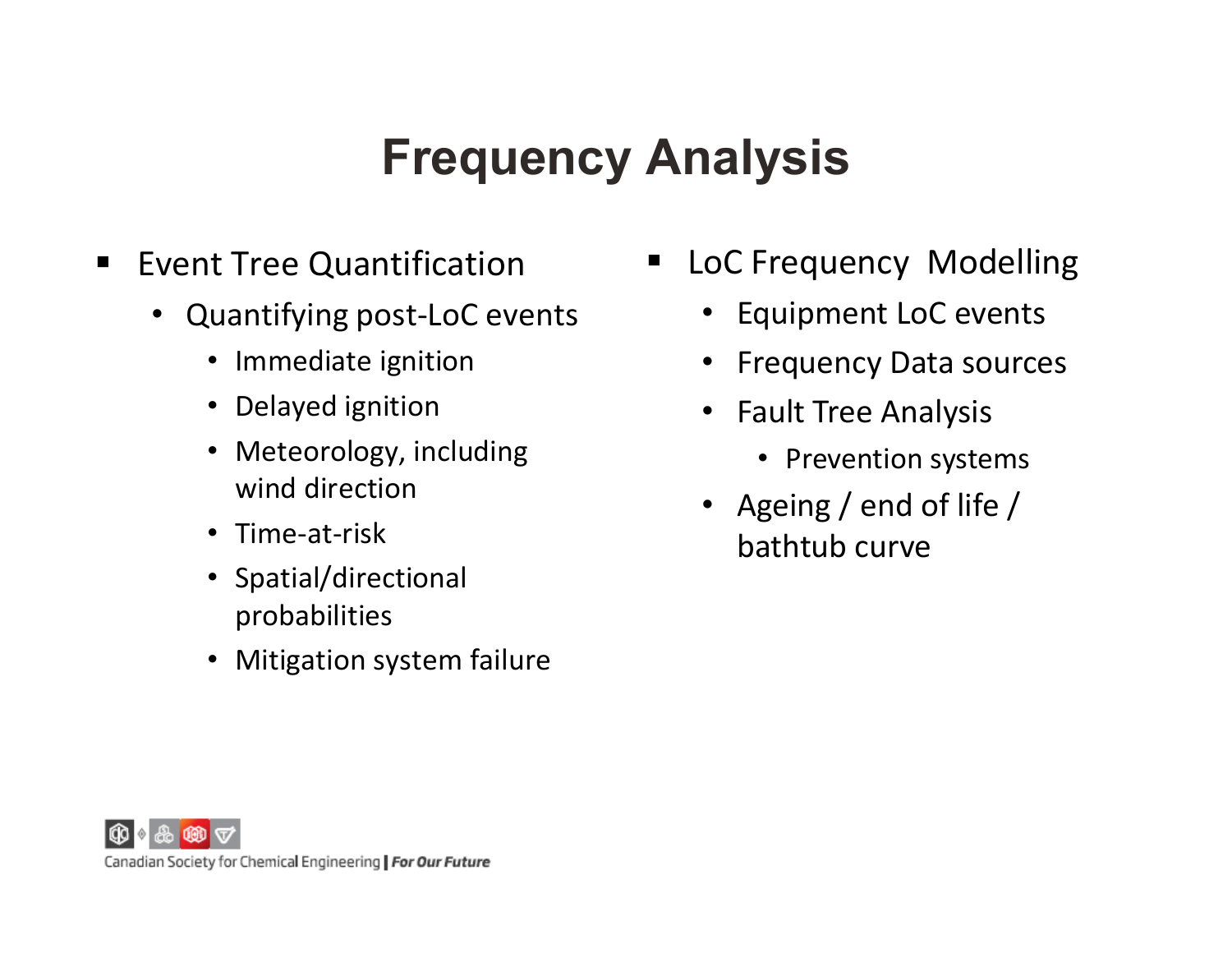### **Mitigation System Modelling**

- **Equipment Probability of** Failure on Demand (PFD)
	- Fractional dead time
	- Repair time
- System PFD
	- Fault Tree Analysis
- ٠ Frequency/PFD Data sources
- $\blacksquare$  Common mode failure modelling
- ٠ Dependencies
- $\blacksquare$ Redundant equipment
- $\blacksquare$  Ageing / end of life / bathtub curve
- $\blacksquare$ Process control modelling
- $\blacksquare$  Electrical / pneumatic / lube oil sub systems